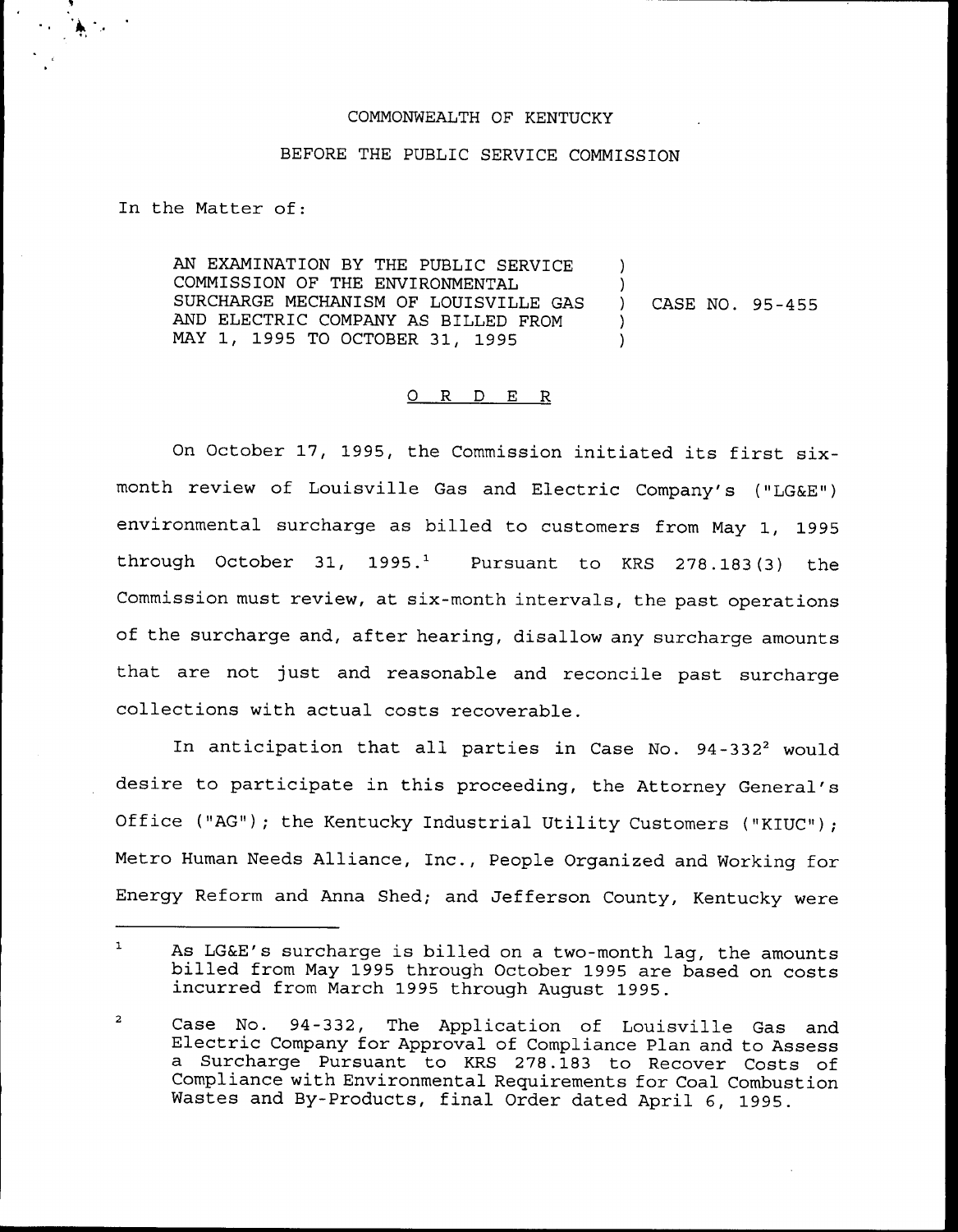deemed parties to this proceeding. <sup>A</sup> public hearing was held on January 11, 1996. All information requested at the public hearing has been filed.

 $\mathbf{A} \in \mathbb{R}^d$ 

# FRANKLIN CIRCUIT COURT DECISION

On July 28, 1995, the Franklin Circuit Court entered a Judgment in the appeal of Case No. 93-465<sup>3</sup> establishing an environmental surcharge for the Kentucky Utilities Company ("KU"). I The Court upheld the constitutionality of KRS 278.183 but vacated that portion of the Commission's Order allowing KU to recover the current cost of environmental expenditures incurred before January 1, 1993, and remanded the case to the Commission. That Judgment has been appealed to the Kentucky Court of Appeals by KIUC, the AG, the Commission, and others.

The AG and KIUC argue that because the issues in KU's surcharge case are identical to those in LG&E's surcharge case, the Commission should immediately reduce LG6E's environmental surcharge to exclude the current costs of all pre-1993 environmental compliance expenditures. They urge the Commission to not wait until the exhaustion of appeals in Case No. 93-465 to implement the Judgment, claiming that it is the only judicial ruling on KRS 278.183 and sound public policy dictates implementation during the appeal process.

 $-2-$ 

 $\overline{\mathbf{3}}$ Case No. 93-465, The Application of Kentucky Utilities Company to Assess a Surcharge Under KRS 278.183 to Recover Costs of Compliance with Environmental Requirements for Coal Combustion Wastes and By-Products.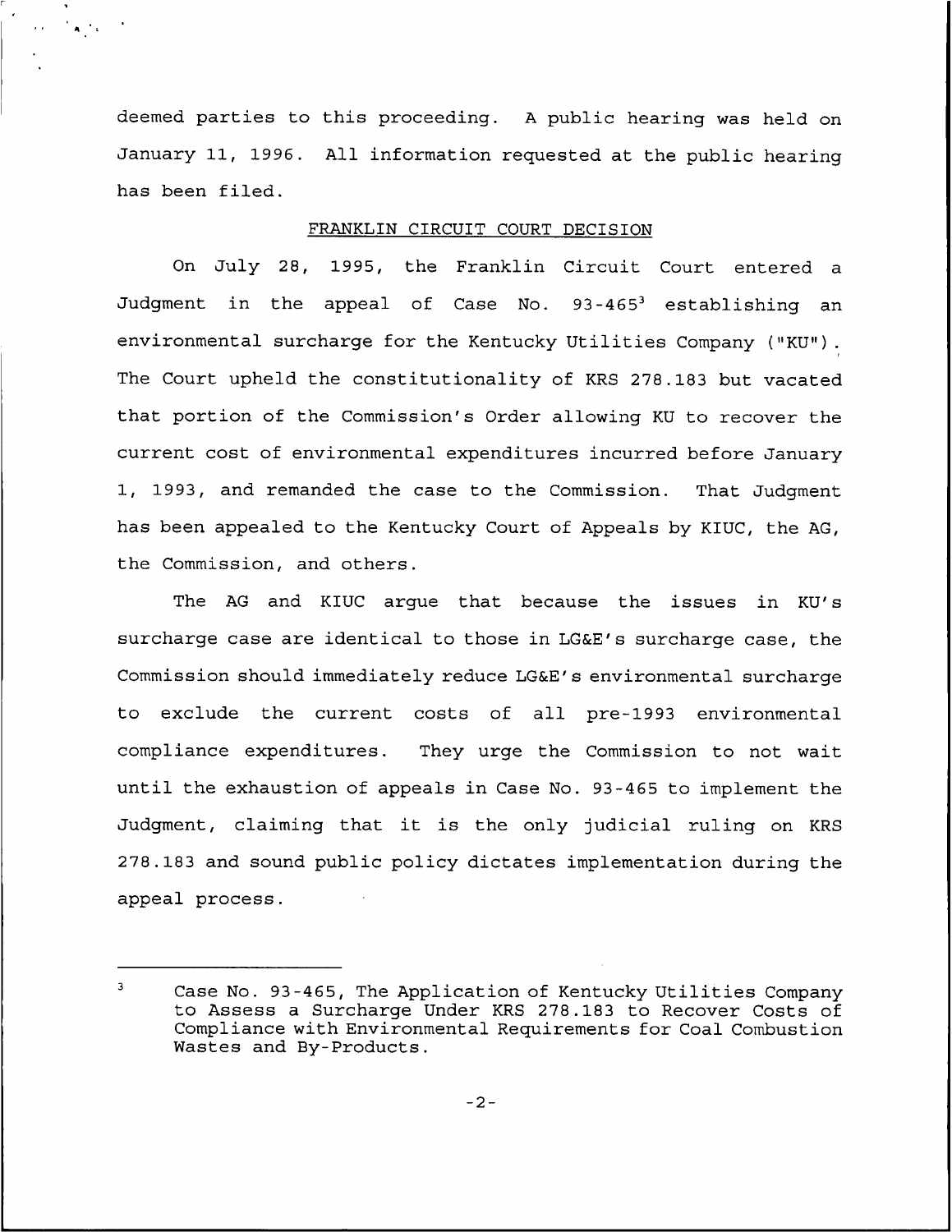LG&E states that the Commission's April 6, 1995 Order in Case No. 94-332 establishing a surcharge for LG&E has not been overturned, vacated, or reversed. Thus, the Commission has no authority to now vacate that Order by excluding the current cost of pre-1993 environmental expenditures. LG&E also argues that since the Judgment in the KU case has been appealed to the Court of Appeals, it is neither good practice nor common sense for the Commission to reverse itself on an interim basis.

The Commission finds that neither good law nor good policy supports implementing the Circuit Court Judgment in the KU case while it is on review at the Court of Appeals. That Judgment is not final and has not been implemented for KU. In the event the Judgment is not reversed, it can be implemented only after Case No. 94-332 is remanded to the Commission. In addition, sound public policy requires the Commission to recognize the uncertainties that exist during the appeal process. It would be inefficient, costly and confusing to ratepayers to now require refunds of surcharge revenues that may have to be recollected from ratepayers. The most efficient and reasonable course of action is to require all surcharge revenues collected from the date of this Order be subject to refund. By this action, the ratepayers and LG&E are adequately protected.

 $-3-$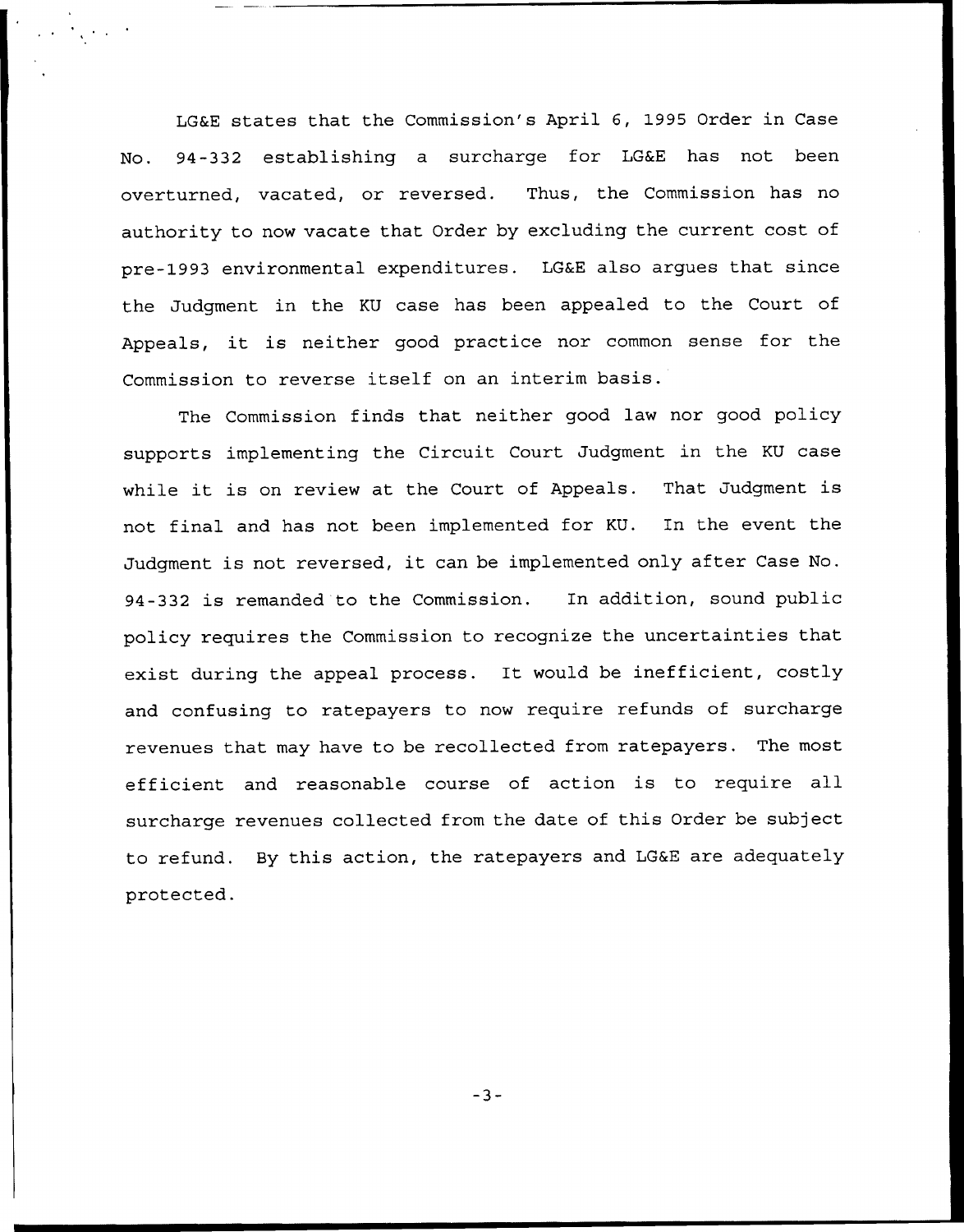### SURCHARGE ADJUSTMENT

LG&E determined that for the six-month review period, it overrecovered its environmental costs by \$345,994.<sup>4</sup> LG&E proposed to refund the over-recovery by <sup>a</sup> credit to its surcharge during the six-month period beginning on May 1, 1996.<sup>5</sup> None of the parties identified any errors with LG&E's calculations.

LG&E stated that it modified ES Form 4.0 to effectuate the Commission's objective in Case No. 94-332 to treat the environmental surcharge billing factor {"billing factor") as if it were being applied to both retail and wholesale customers. LG&E calculated the environmental surcharge revenue amount by applying the billing factor to the appropriate month's retail and wholesale revenues.<sup>6</sup> The resulting amount was compared to the corresponding surcharge revenue requirement to determine the amount of over- or under-recovery for the month.

 $\boldsymbol{6}$ Revised ES Form 4.0 filed on December 6, <sup>1995</sup> shows <sup>a</sup> combined retail and wholesale environmental surcharge revenue amount. The January 24, <sup>1996</sup> revision segregated this revenue figure into separate retail and wholesale components.

 $-4-$ 

 $\overline{4}$ Response to the Commission's Order dated October 17, 1995, Item 1, and revisions filed December 6, 1995 and January 24, Item 1, and revisions filed December 6, <sup>1995</sup> and January 24, 1996. In the initial response to Item 1, LG&E calculated an over-recovery of \$261,361, using a modified ES Form 4.0. However, this amount did not reflect the entire billing period under review. LG&E revised its calculations, indicating an over-recovery of \$345,994.

<sup>5</sup> In the response to Item 1 of the Commission's October 17, 1995 Order, LG&E calculated a negative monthly correction factor of .0948 percent to be spread over the six-month period beginning May 1, 1996. LG&E did not calculate a negative monthly correction factor to reflect the revised over-recovery submitted on December 6, 1995 and January 24, 1996.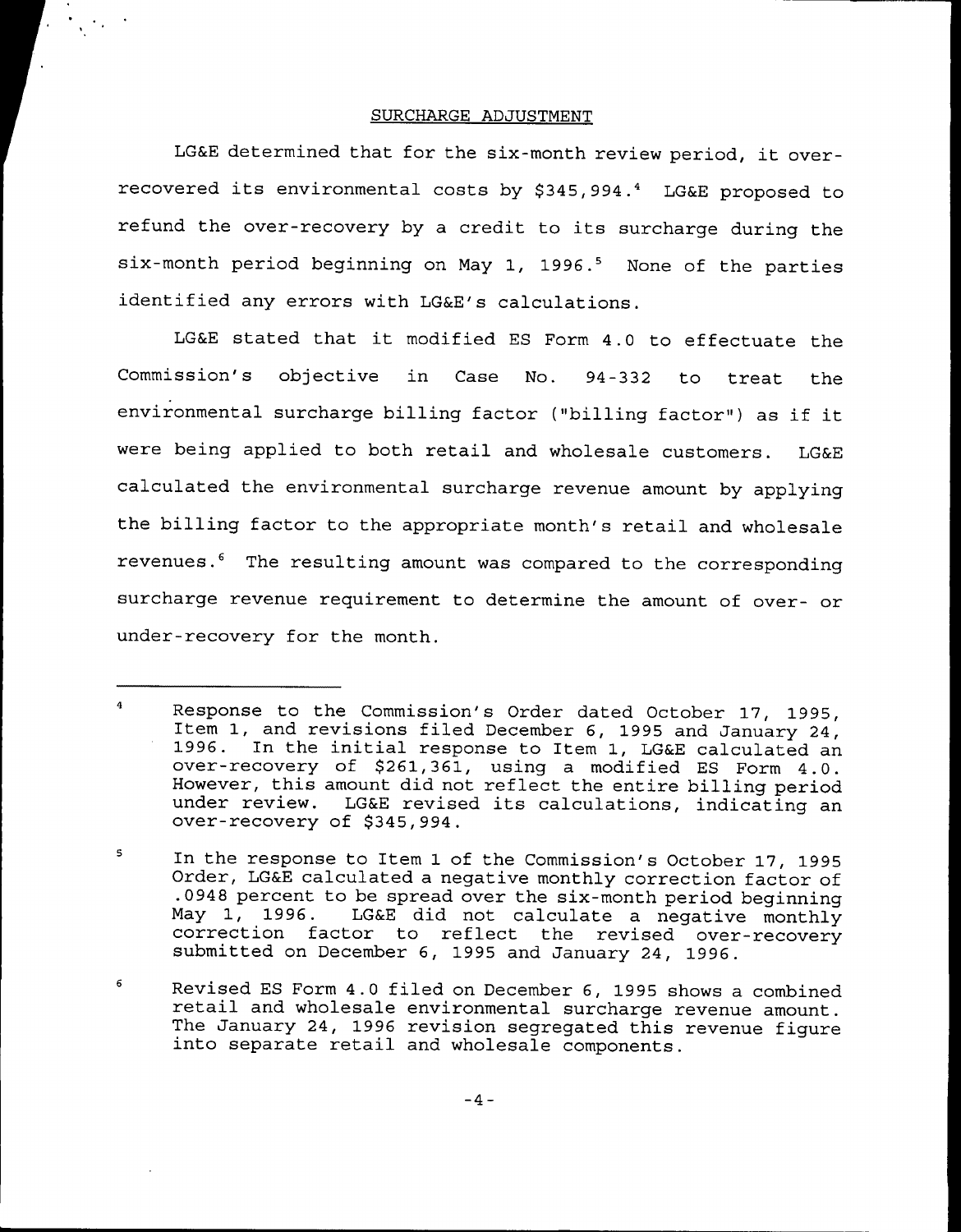In Case No. 94-332, the Commission accepted LG&E's proposal for an over- and under-recovery mechanism modeled on LG&E's gas supply clause and required supporting information to be filed monthly and semi-annually on designated forms. LG&E subsequently modified ES Forms 3.0 and 4.0 without Commission approval. Consequently, the appropriate calculation of an under- or overrecovery of surcharge revenues has been the subject of information requests and an informal conference.

<sup>A</sup> surcharge over- or under-recovery exists only when the amount that should have been billed to retail customers differs from the amount actually billed to retail customers. The Commission finds that LG&E's approach to determining its over- and under-recovery is inadequate and modifications are necessary. LG&E's calculations lack a determination of what should have been billed and rely on a calculated billed amount rather than actual billings. LG&E's approach also makes assumptions about the amounts billed to wholesale customers since there are no identifiable wholesale surcharge revenues due to wholesale sales being priced in a competitive market. LG&E can only make a calculation based on the wholesale revenues and the billing factor.

On a monthly basis, LG&E should file ES Form 3.0 as originally prescribed in the Commission's April 6, 1995 Order in Case No. 94- 332. Wholesale revenues should be reported in total, without imputing any environmental surcharge revenue. Retail environmental surcharge revenues should be reported as actually billed, not as calculated.

 $-5-$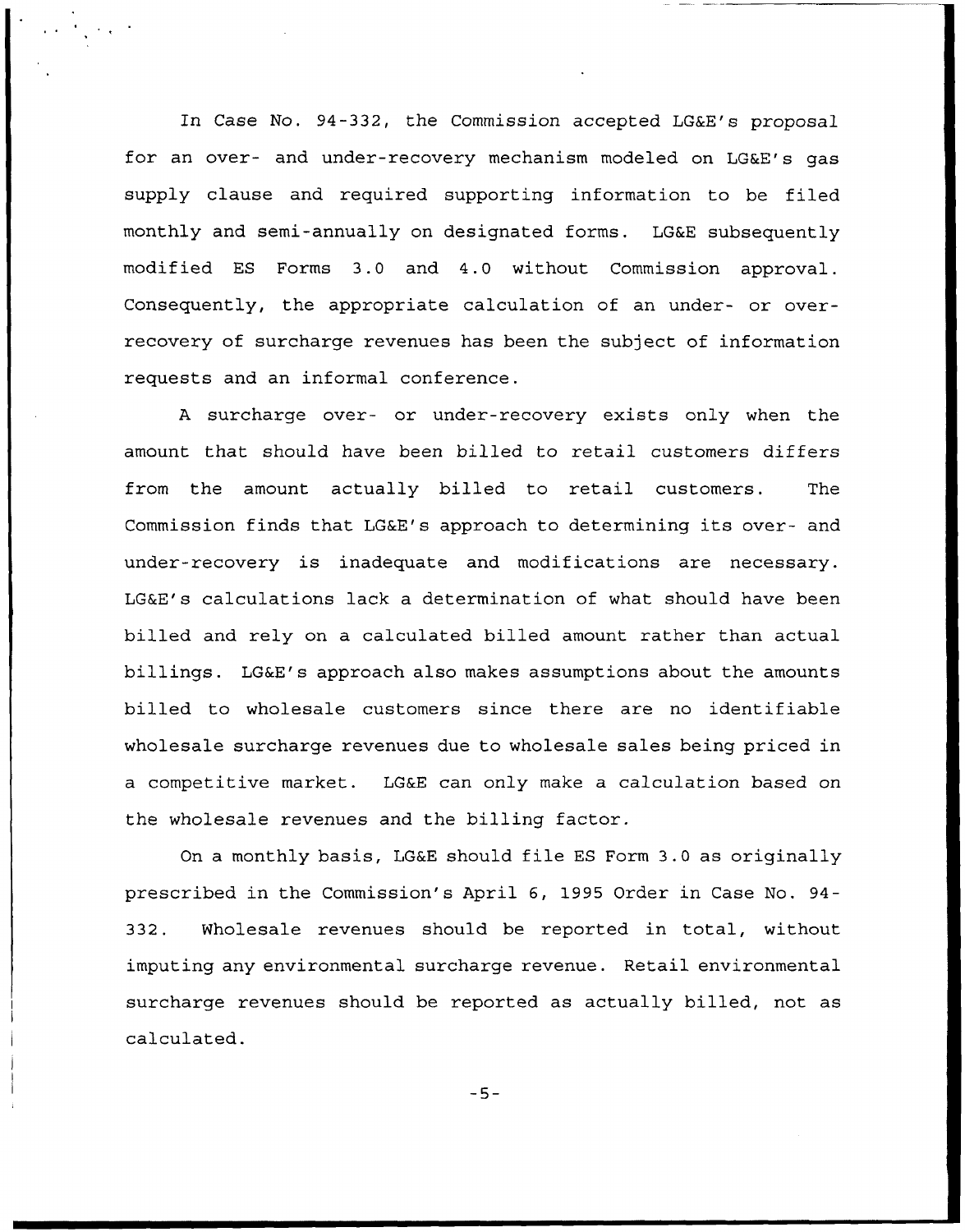During the six-month review, LG&E should file ES Form 4.0 modified to include a retail surcharge amount that should have been billed to retail customers. The most reasonable method to calculate this amount is to multiply each review month's total gross environmental surcharge revenue requirement, E(m), by a revenue ratio of the retail revenues divided by the total company revenues, for each expense month. The product of E(m) and the revenue ratio will be referred to as the "Kentucky Retail Surcharge Revenue Allowed," which will then be compared to the actual retail surcharge revenues billed. The difference between the two will be the monthly over- or under-recovery.

LGEE's monthly retail over- or under-recovery will have to be converted to <sup>a</sup> total company amount since E(m) is calculated on <sup>a</sup> total company basis. The Commission will accept as reasonable LGKE's assumption that wholesale surcharge revenues will be overor under-recovered in <sup>a</sup> manner that corresponds to the retail surcharge revenues. Converting from retail to total company will be done by applying a gross-up factor calculated by dividing the total company revenues by the retail revenues for the applicable billing month.

The Commission finds this approach to be more appropriate in calculating the over- or under-recovery of LG&E's environmental surcharge. Using this approach for the six-month review period, the Commission has calculated LG&E's over-recovery to be \$358,584.<sup>7</sup>

See Revised ES Form 4.0, attached hereto as Appendix A.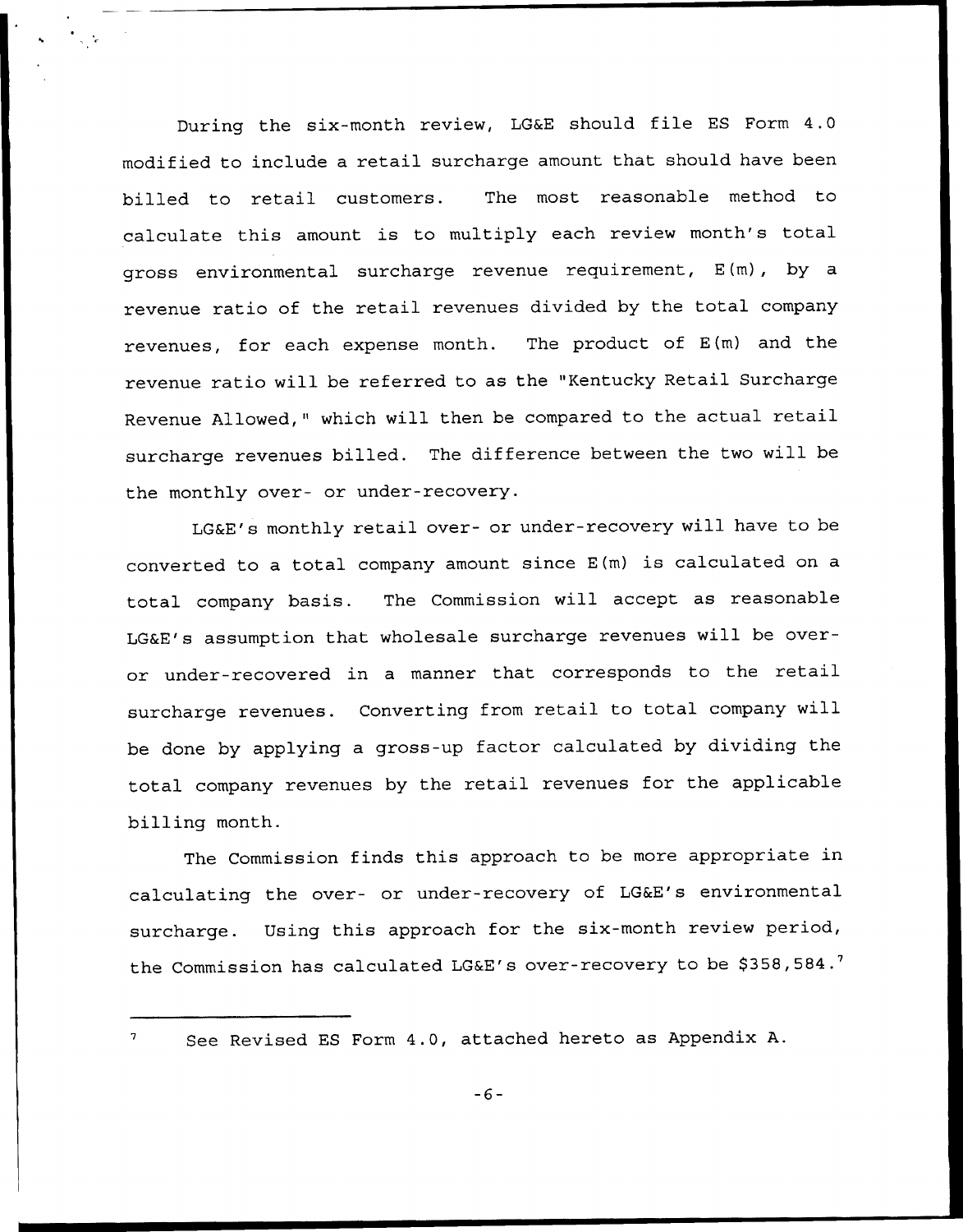The Commission will accept LG&E's proposal to refund the overrecovery by a surcharge credit during the six-month period commencing May 1, 1996. This will result in a negative surcharge correction factor of .13 percent. Furthermore, the Commission finds that modifying the E(m) calculation, to move from total company to retail only, should be investigated in detail in LG&E's next six-month review.

IT IS THEREFORE ORDERED that:

i. LG&E shall apply <sup>a</sup> negative correction factor of .13 percent to the environmental surcharge billing factors over the next six months, beginning on May 1, 1996.

ii. LG&E's proposed correction factor is denied.

iii. All environmental surcharge revenues collected from the date of this Order shall be subject to refund, pending the final determination of the Commission's Orders in Case No. 94-332. LG&E shall maintain its records in such manner as will enable it, the Commission, or any of its customers, to determine the amounts to be refunded and to whom due in the event <sup>a</sup> refund is ordered by the Commission.

iv. LG&E shall file monthly ES Form 3.0 as set forth in Appendix <sup>B</sup> to the Commission's April 6, 1995 Order in Case No. 94- 332.

v. LG&E shall file the revised ES Form 4.0 as set forth in Appendix <sup>A</sup> hereto in lieu of ES Form 4.0 authorized in Case No. 94- 332.

 $-7-$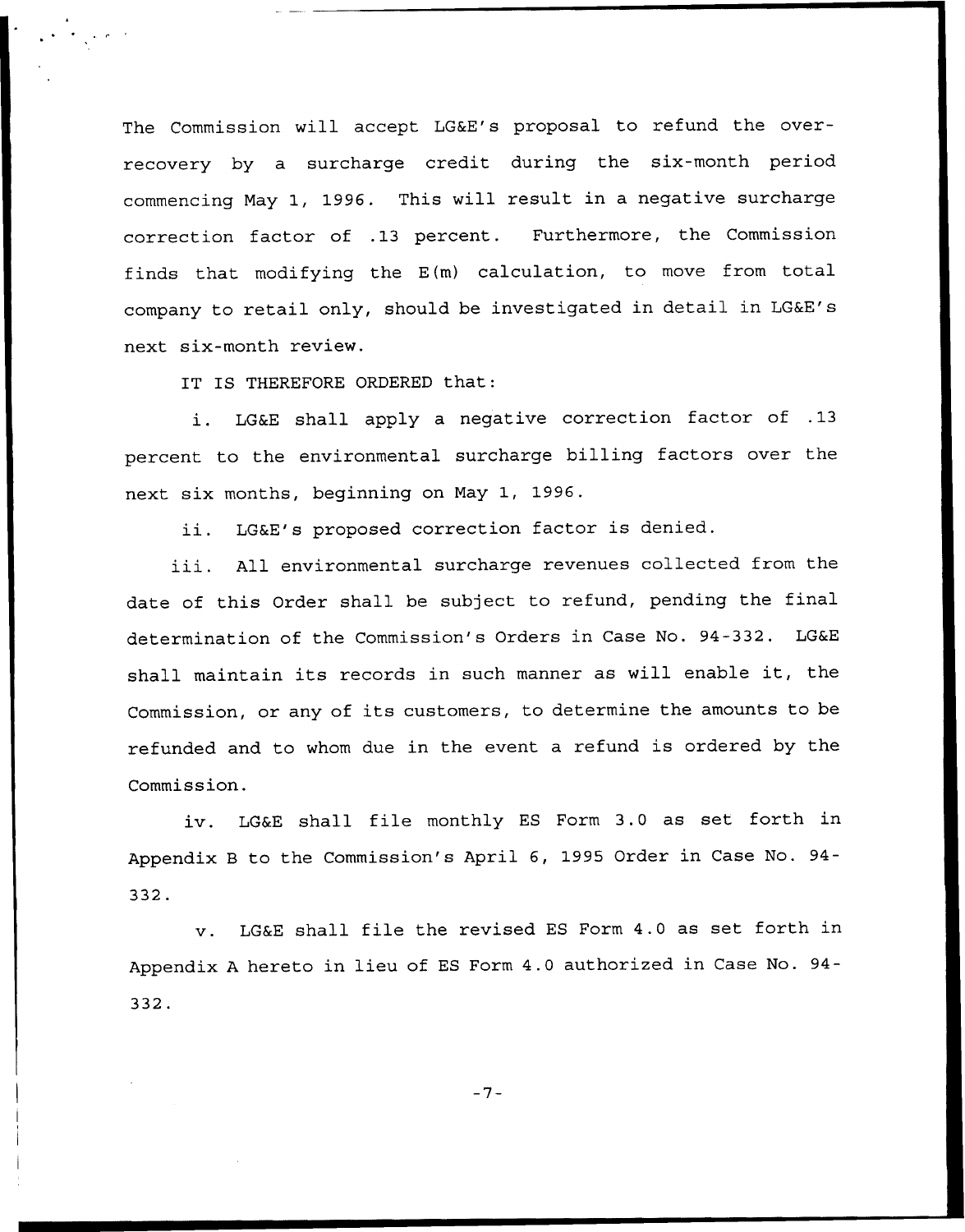6. In its next six month surcharge review case LG&E shall file testimony on the issue of calculating E(m) on a retail only basis.

7. LG&E shall incorporate all revisions made in this Order in future six-month review proceedings.

Done at Frankfort, Kentucky, this 10th day of April, 1996.

PUBLIC SERVICE COMMISSION

juda K Breath<del>n</del><br>Iman

Commissione

ATTEST:

 $A \cdot 0Q$ 

Executive Director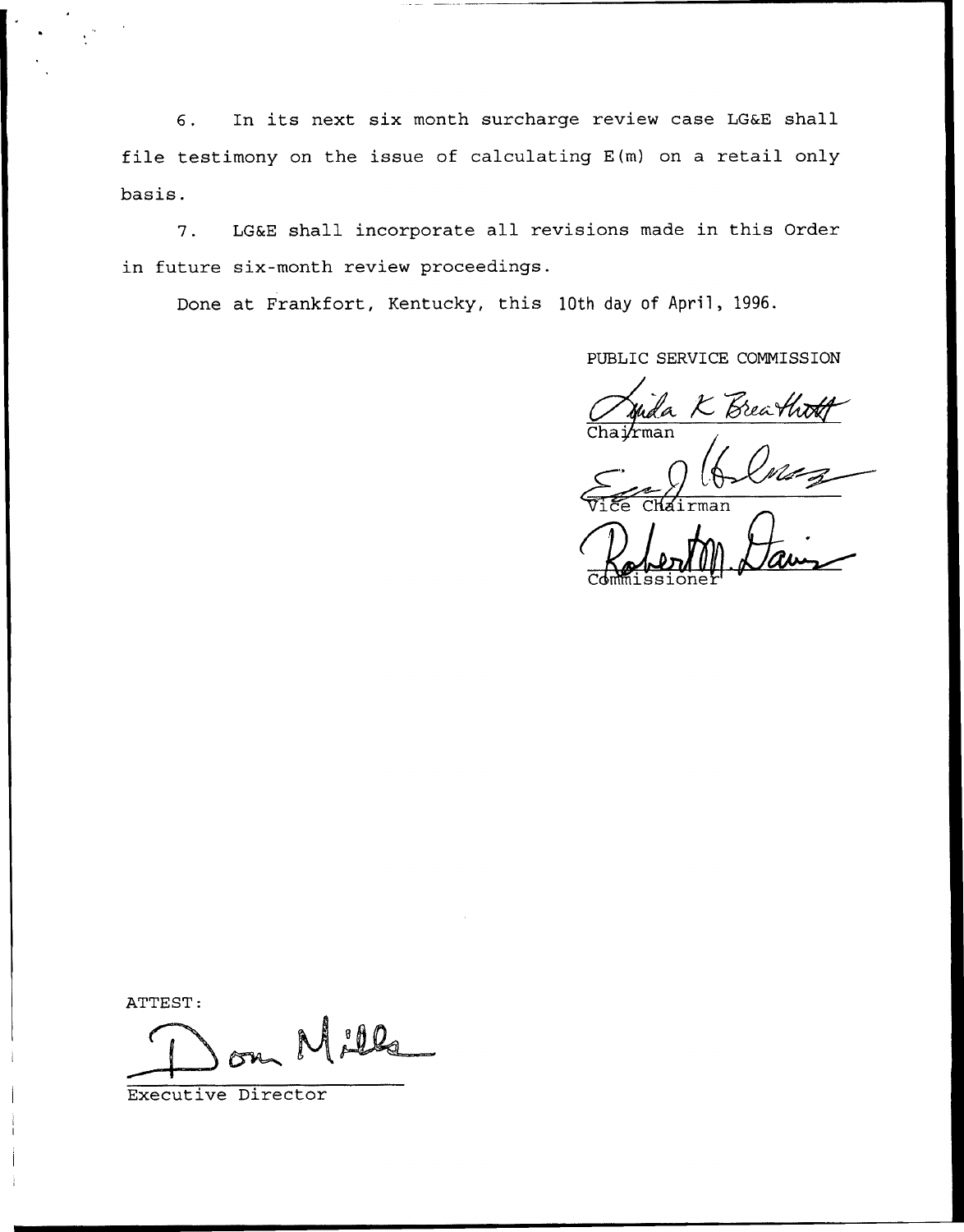| 4       |
|---------|
| ×<br>i  |
| ï<br>t. |

# APPENDIX TO AM ORDER OF THE KENTUCKY PUBLIC SERVICE COMMISSION<br>IN CASE NO. 95-455 DATED April 10, 1996

LOUISVILLE GAS & ELECTRIC COMPANY - ENVIRONMENTAL SURCHARGE - ES FORM 4.0

RECAP OF BILLING FACTORS AND REVENUE SIX MONTH REVIEW

For the Period March 1995 through August 1995

| (11)                   | <b>LOIFT CONFANA</b><br>OVER/(UNDER)<br>COLLECTION<br>Note 6                 | 76, 803<br>79,655)<br>137,249<br>64,548<br>108,398<br>204,847                                                                                        | 358,584       |
|------------------------|------------------------------------------------------------------------------|------------------------------------------------------------------------------------------------------------------------------------------------------|---------------|
| (10)                   | GROSS-UP FACTOR<br>OVER/(UNDER)<br>COLLECTION<br>Note 5                      | .092356<br>.033838<br>.028829<br>.043193<br>880675.<br>.117081                                                                                       |               |
| $\widehat{\mathbf{e}}$ | OVER/(UNDER)<br>KY RETAIL<br>COLLECTION                                      | ************************<br>(71, 306)<br>71, 174)<br>59,091<br>104,850<br>199,107<br>131,566                                                         | 352,134       |
| ම                      | <b>SURCHARGE</b><br>KY RETAIL<br>AS BILLED<br><b>REVENUE</b><br>Note 4       | 89,469<br>569,748<br>414,039<br>357,049<br>128,929<br>537,341<br>                                                                                    | 2,296,575     |
| $\tilde{c}$            | SURCHARGE<br>KY RETAIL<br><b>ALLOWED</b><br><b>REVENUE</b><br>Note 3         | 354,948<br>252,199<br>160,775<br>105,775<br>370,641<br>100,103<br>ききミオ さとととき                                                                         | 1,944,441     |
| $\widehat{\mathbf{e}}$ | ENVIRON SURCHARGE<br>MONTHLY BILLING<br>Note 2                               | はきときてきよう きかききかすきききききき<br>0.3761%<br>0.8854%<br>0.8487%<br>0.6146%<br>0.9215%<br>0.8938%                                                              |               |
| $\overline{5}$         | BILLED ADJUSTED<br><b>FACTOR</b><br>Note 2                                   | 0.3738%<br>0.8428%<br>0.6100%<br>0.88548<br>0.9215%<br>0.8938%                                                                                       |               |
| $\mathbf{G}$           | KY RETAIL<br>EXP MONTH<br>[INCL FAC,<br>EXCL ES]<br>Note 1<br>REVENUE        | 36,835,891<br>49,140,720<br>58,298,698<br>15,117,840<br>64, 242, 176<br>58, 363, 497<br>34,965,813<br>16,801,227                                     |               |
| $\widehat{c}$          | TOTAL COMPANY<br>ADJ 12-MO AV<br>REVENUE<br>[INCL FAC,<br>EXCL ES]<br>Mote 1 | 45,894,358<br>45,827,594<br>45,841,877<br>45,729,449<br>46,055,138<br>5,522,123<br>46,611,237<br>6,506,645<br>*********                              |               |
| $\widehat{a}$          | GROSS ENVIRON<br>REQUIREMENT<br><b>SURCHARGE</b><br><b>REVENUE</b><br>E(m)   | りししししししし<br>172,627<br>388,935<br>281,727<br>404,872<br>111,638<br>119,506                                                                           | 2,079,305     |
| Ξ                      | <b>EXPENSE</b><br><b>URRENT</b><br><b>NONTH</b>                              | ,,,,,,,,<br><b>MAR 1995</b><br><b>APR 1995</b><br>1995<br>1995<br>1995<br>1995<br>1995<br>1995<br>МŅ<br>SEP <sup>1</sup><br><b>គ្គី</b><br>ដូន<br>ដូ | <b>TOTALS</b> |

TOTAL SIX MONTHS REVENUE (COLUMN 3), EXPENSE MONTHS MARCH 1995 THROUGH AUGUST 1995<br>CORRECTION FACTOR - REDUCTION/(INCREASE) TOTAL OVER/(UNDER) COLLECTION FOR SIX MONTH PERIOD

 $0.130%$ 

274,870,539 358,584

NOTES:

- 1 Recalculated to reflect -
- $\widehat{a}$
- Total Company and Retail Revenues as billed for review period.<br>Only billed Retail Environmental Surcharge Revenues have been excluded from Total Company and Retail Revenues.  $\hat{a}$
- The Surcharge Factor is applied to customer bills in the second month following the month in which costs are incurred. LG&E does not record or bill Wholesale Environmental Surcharge Revenues.  $\mathbf{\hat{z}}$ 
	- Billed Factor from Monthly ES Form 1.0.  $\widehat{a}$ 
		-
- b) Adjusted Factor is Column<sup>'</sup>2 divided by Column 3, Expense Month amounts.<br>Surcharge Revenue Allowed is Retail Revenues divided by Total Company (both for Expense Month, excluding billed Retail<br>Environmental Surcharge),  $\ddot{\phantom{1}}$ 
	- $\frac{4}{5}$  in
- Gross-Up Factor is Total Company Revenues divided by Retail Revenues (both for Billing Month, excluding billed Retail Environmental Surcharge). See Page 2, Column 8.<br>Total Company Over/(Under) Collection is Column 9 multiplied by Column 10, Billing Month.
	- $\bullet$

Page 1

 $\ddot{\phantom{a}}$ 

 $\frac{1}{2}$  $\frac{1}{2}$  $\frac{1}{2}$